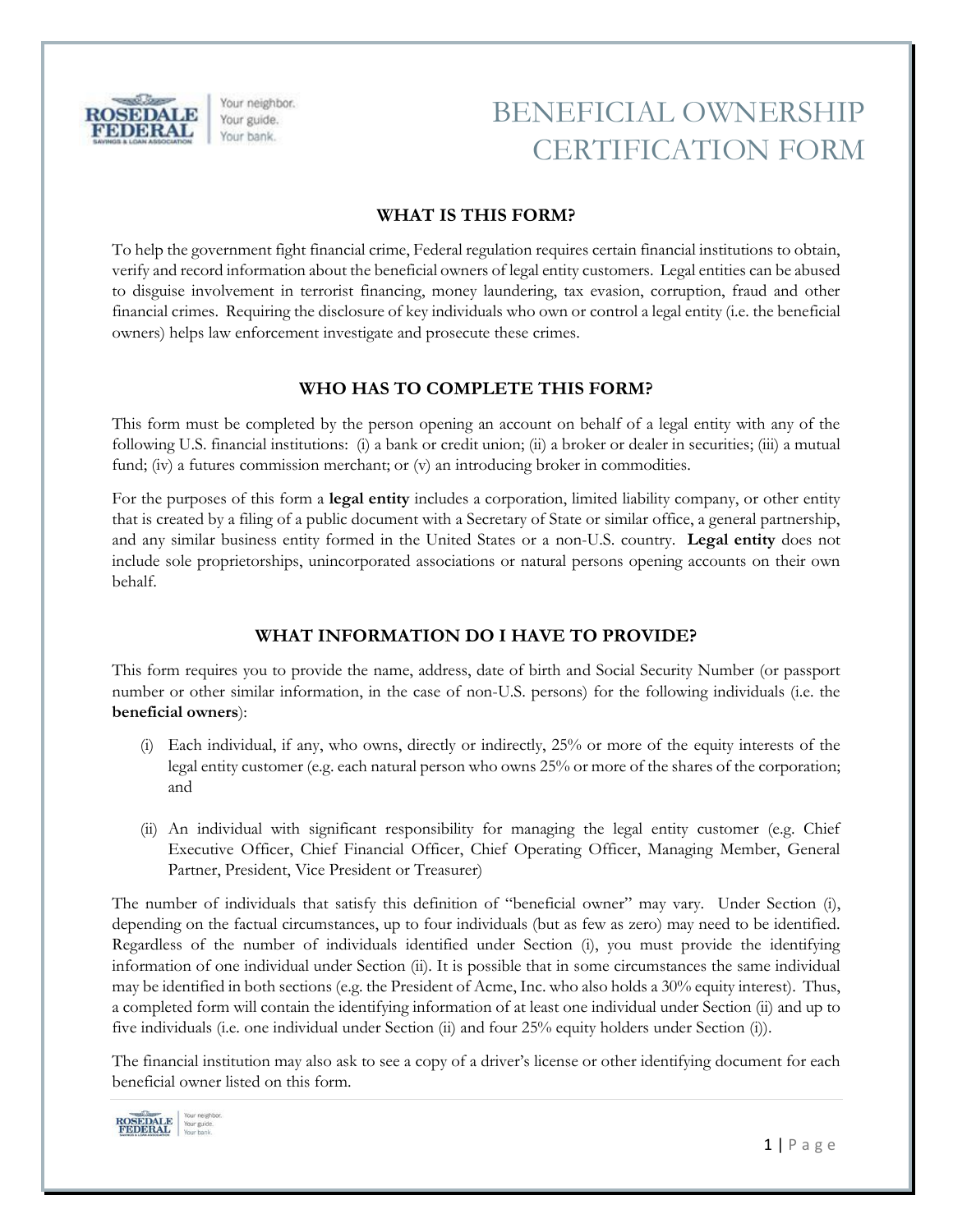## BENEFICIAL OWNERSHIP CERTIFICATION FORM

Persons opening an account on behalf of a legal entity must provide the following information<sup>1</sup>.

| <b>Name of Person Opening Account</b>                         |  |
|---------------------------------------------------------------|--|
| Name of Legal Entity for which<br>the Account is being Opened |  |
| <b>Legal Entity Type</b>                                      |  |

#### **OWNERSHIP PERCENTAGE**

Please provide the following information<sup>2</sup> for **each** individual, if any, who directly or indirectly, through any contract, arrangement, understanding, relationship or otherwise, **owns 25% or more** in the equity interests of the legal entity listed above.

| Name | Date of<br><b>Birth</b> | <b>Address</b> | For U.S.<br>Persons:<br>Social<br>Security<br>Number | <b>Drivers</b> license<br>or Passport<br>Number and<br>Country/State of<br>Issuance<br>Expiration date <sup>3</sup> | Ownership<br>$\frac{0}{0}$ |
|------|-------------------------|----------------|------------------------------------------------------|---------------------------------------------------------------------------------------------------------------------|----------------------------|
|      |                         |                |                                                      |                                                                                                                     |                            |
|      |                         |                |                                                      |                                                                                                                     |                            |
|      |                         |                |                                                      |                                                                                                                     |                            |
|      |                         |                |                                                      |                                                                                                                     |                            |

*…Continued on the following page*

IMPORTANT: If there is a legal entity that owns 25% or more of this legal entity customer, please complete the Beneficial Ownership Addendum located on Page 4.

<sup>3</sup> In lieu of a passport number, non-U.S. persons may also provide an alien identification card number, or number and country of issuance of any other government-issued document evidencing nationality or residence and bearing a photograph or similar safeguard.



 $\overline{\phantom{a}}$ 

<sup>&</sup>lt;sup>1</sup> Modeled from FinCEN Appendix A, Certification Regarding Beneficial Owners of Legal Entity Customers.

<sup>&</sup>lt;sup>2</sup> We may also ask to see a copy of a driver's license or other identifying document for each beneficial owner listed on this form.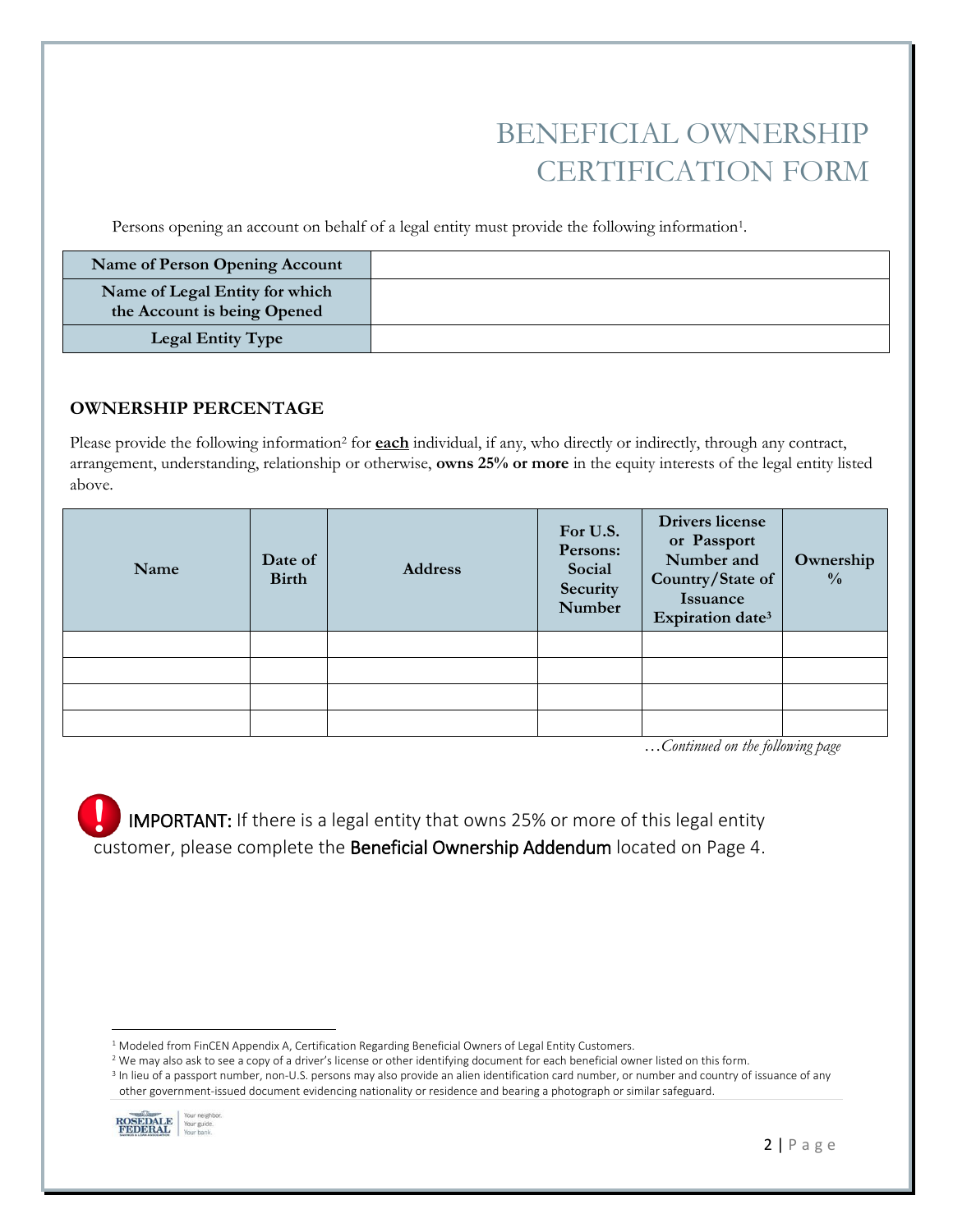## BENEFICIAL OWNERSHIP CERTIFICATION FORM

### **CONTROLLING INTEREST**

Please provide the following information<sup>4</sup> for **one** individual with **significant responsibility for managing the legal entity listed above**, such as:

- ☐ An executive officer or senior manager (e.g. Chief Executive Officer, Chief Financial Officer, Chief Operating Officer, Managing Member, General Partner, President, Vice President or Treasurer); OR
- $\Box$  Any other individual who regularly performs similar functions.

| Name & Title | Date of<br><b>Birth</b> | <b>Address</b> | For U.S.<br>Persons:<br><b>Social Security</b><br>Number | Driver's License or<br><b>Passport Number</b><br>and Country/State<br>of Issuance, and<br>expiration date <sup>5</sup> |
|--------------|-------------------------|----------------|----------------------------------------------------------|------------------------------------------------------------------------------------------------------------------------|
|              |                         |                |                                                          |                                                                                                                        |

## **CERTIFICATION & AGREEMENT TO NOTIFY**

**I, \_\_\_\_\_\_\_\_\_\_\_\_\_\_\_\_\_\_\_\_\_\_\_\_\_\_\_\_\_, hereby certify, to the best of my knowledge, that the information provided herein is complete and correct. I also agree to notify Rosedale Federal Savings & Loan of any change in the information provided within this Certification.** 

Signature Date

Account Number(s): \_\_\_\_\_\_\_\_\_\_\_\_\_\_

# BENEFICIAL OWNERSHIP ADDENDUM

<sup>5</sup> In lieu of a passport number, non-U.S. persons may also provide an alien identification card number, or number and country of issuance of any other government-issued document evidencing nationality or residence and bearing a photograph or similar safeguard.



 $\overline{\phantom{a}}$ 4 We may also ask to see a copy of a driver's license or other identifying document for each beneficial owner listed on this form.